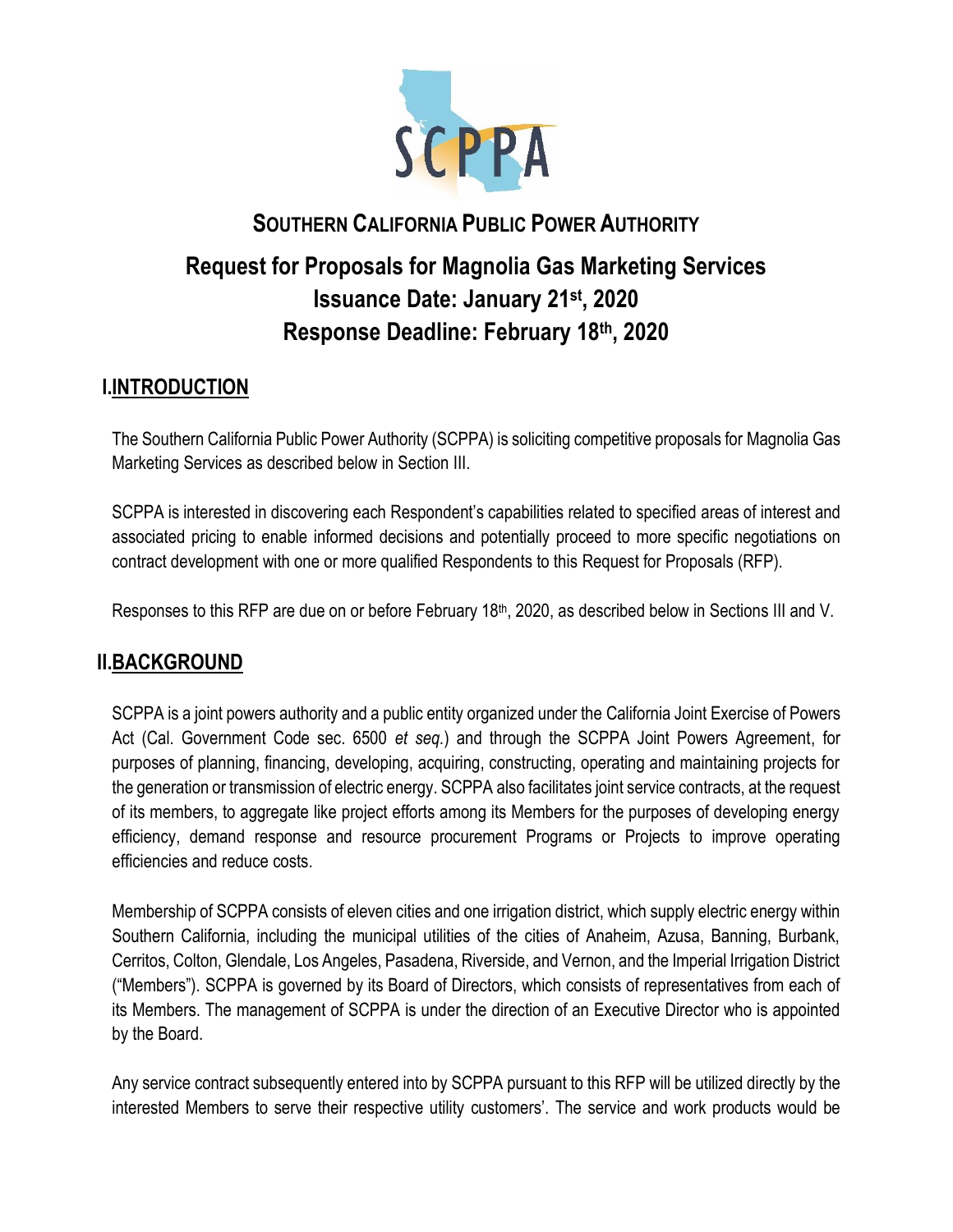ordered and approved directly by SCPPA and/or the applicable Members and the billing would be administered through SCPPA.

The purpose of this RFP is to obtain the services described herein from a qualified marketer ("Gas Marketer") for gas supply and balancing services at Magnolia Power Plant (MPP). MPP consists of a GE 7FA natural gas combustion turbine generator, a steam turbine generator and a heat recovery steam generator located in Burbank, California within the Southern California Gas system. Its average daily burn is approximately 35,000 MMBtu; however, the facility can reach a maximum of 60,000 MMBtu. MPP went into commercial operation in 2005 and has a rated capacity of 242MW. The City of Burbank is the Operating Agent on behalf of itself and five other SCPPA Members participating in the output of the plant (Anaheim, Burbank, Cerritos, Colton, Glendale, Pasadena, collectively "Participants"). Gas marketing services are expected to begin July 1, 2020 for a standard SCPPA 3-year term with an option to extend for an additional three (3) one-year term. A Base Contract will incorporate the General Terms and Conditions for Sale and Purchase of Natural Gas published by the North American Energy Standards Board (NAESB) as agreed to by the SCPPA and the successful Gas Marketer. Please note that responses to this RFP may be utilized by other SCPPA Members for similar projects on an individual basis, apart from the Magnolia Power Project and separate from SCPPA.

The Gas Marketer shall serve as a Contracted Marketer as defined in the most recent version of Rule No. 35 of the Southern California Gas Company Contracted Marketer Transportation Tariff. SCPPA will purchase from and pay Gas Marketer for natural gas used by MPP in excess of the gas provided by the Participants or their designated third parties. The Gas Marketer will purchase from and pay SCPPA for natural gas delivered to MPP by SCPPA (including gas delivered to SCPPA by Participants, the Gas Marketer and/or other third parties), which is in excess of MPP's usage. The Gas Marketer shall be responsible for scheduling and balancing all gas provided to MPP on a preschedule and same day basis. Gas purchased from the Gas Marketer shall be priced on an index basis. Gas purchased from the Gas Marketer shall be delivered to the MPP meter at SoCalGas Citygate.

In addition to the natural gas supplies anticipated above, SCPPA will contract with the Gas Marketer for natural gas scheduling, nominating, balancing and billing services associated with the physical delivery of natural gas to MPP. To facilitate the undertaking of these services, the MPP Operating Agent will provide the Gas Marketer with a schedule of natural gas demand and usage both in total and by Participant, on a daily basis.

# **AREAS OF INTEREST**

Magnolia Power Plant Project Participants have expressed interest in the following areas of interest to meet the needs of their municipalities as follows:

1. The Operating Agent and the Participants will use a Gas Marketer to facilitate and manage all physical fuel supply and fuel imbalances for MPP's generation station.

2. The Gas Marketer shall be the default provider of gas to MPP for each Participant that does not arrange for physical delivery of gas from alternative sources.

3. The Gas Marketer shall be the default purchaser/provider of any imbalance gas.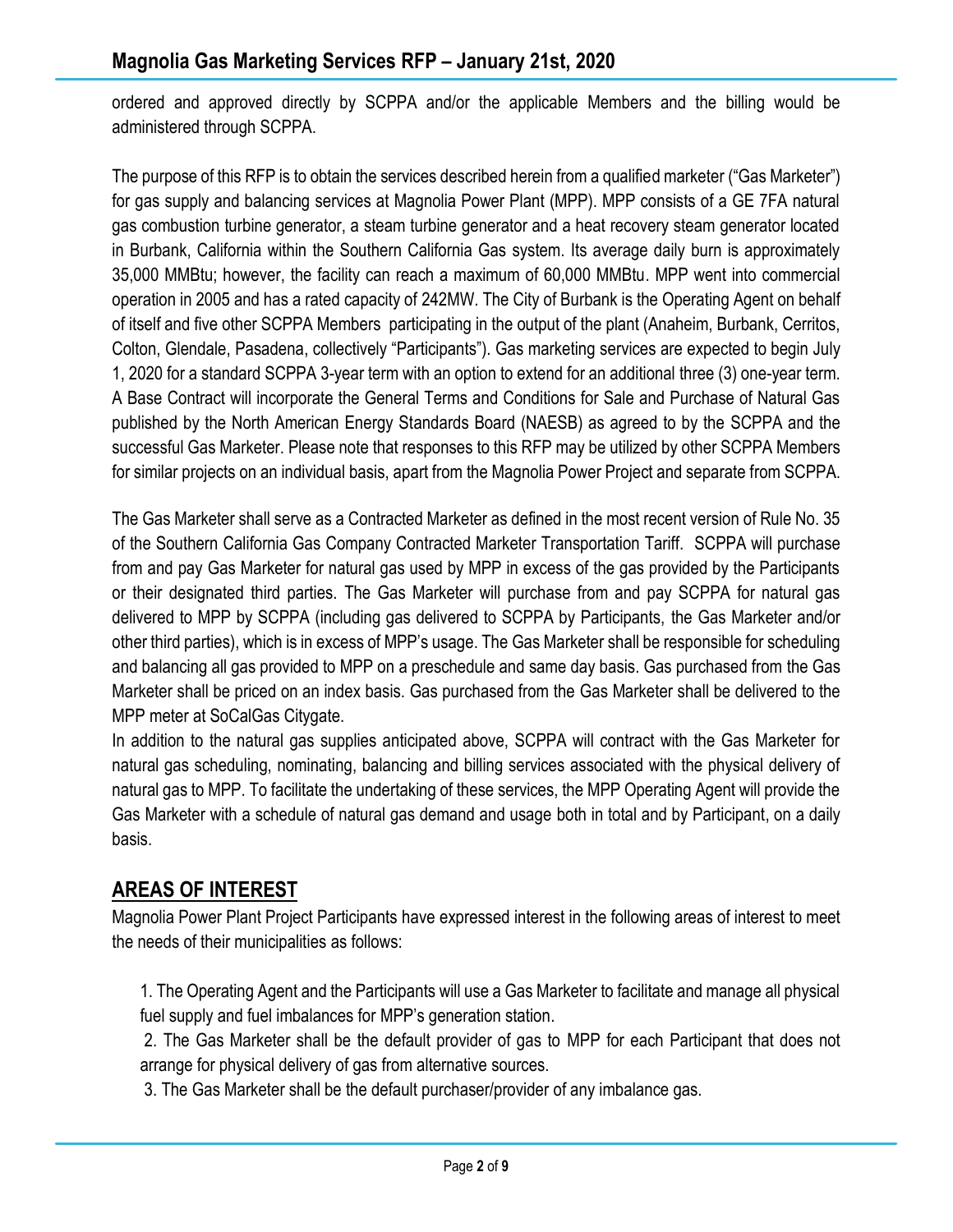4. The Gas Marketer may sell gas directly to Participants and shall accommodate Participants that wish to physically deliver gas directly or through third parties into the Gas Marketer's pool.

5. The Gas Marketer shall be responsible for allocating costs/credits associated with imbalance fuel purchases/sales based on procedures approved by the Participants and fuel usage data provided by the Operating Agent.

6. Each Participant will be responsible for making its own decisions to hedge its fuel supply either physically or financially.

7. The Gas Marketer will use the Participant-entered Day-Ahead Data (Gas Estimate and Gas Provision) in the Energy Scheduling Software as the basis of each Participant's projected gas usage.

8. The Gas Marketer will use the Participant Energy Schedule in the Energy scheduling Software for the basis of actual gas consumption. For dynamic scheduled energy, after the hour actual gas consumption values will be used.

9. Timely gas nominations by each Participant shall be made by 6:30 AM PT (subject to the Gas Marketer's approval).

10. The Gas Marketer will prepare and submit invoices, including supporting data and/or documentation, for each Participant.

# **Timeline / Schedule\***

| SCPPA RFP FOR MAGNOLIA GAS MARKETING SERVICES SELECTION PROCESS |  |
|-----------------------------------------------------------------|--|
|                                                                 |  |

| <b>SCHEDULE OF REQUIREMENTS</b> | <b>TARGET DATE(S)</b>                                  |  |
|---------------------------------|--------------------------------------------------------|--|
| <b>Issue RFP</b>                | January 21 <sup>st</sup> , 2020                        |  |
| Responses Due                   | February 18th, 2020                                    |  |
| Review of Responses             | February 24th - March 16th, 2020                       |  |
| Interviews (If Necessary)       | March 16 <sup>th</sup> – March 20 <sup>th</sup> , 2020 |  |
| Selection of Respondent(s)      | March 23rd, 2020                                       |  |

**\***Timeline/Schedule is subject to change.

# **Evaluation Criteria**

Evaluation of the proposals will be based on the competitive selection process, in which experience and qualifications, price, and references will determine the respondent to be selected. The competitive selection evaluation criteria are as follows:

## **A) Qualifications and relevant experience of the firm and/or key employees to be designated as the consultant(s) 45%**

Maximum Points = Highest number of company qualifications and experience, as well as personnel experience and qualifications in similar capacity, as verified and accepted by SCPPA.

## **B) Total Price & Creditworthiness 50%**

Maximum Points = A combination of the lowest price and highest creditworthiness as verified and confirmed correct by SCPPA.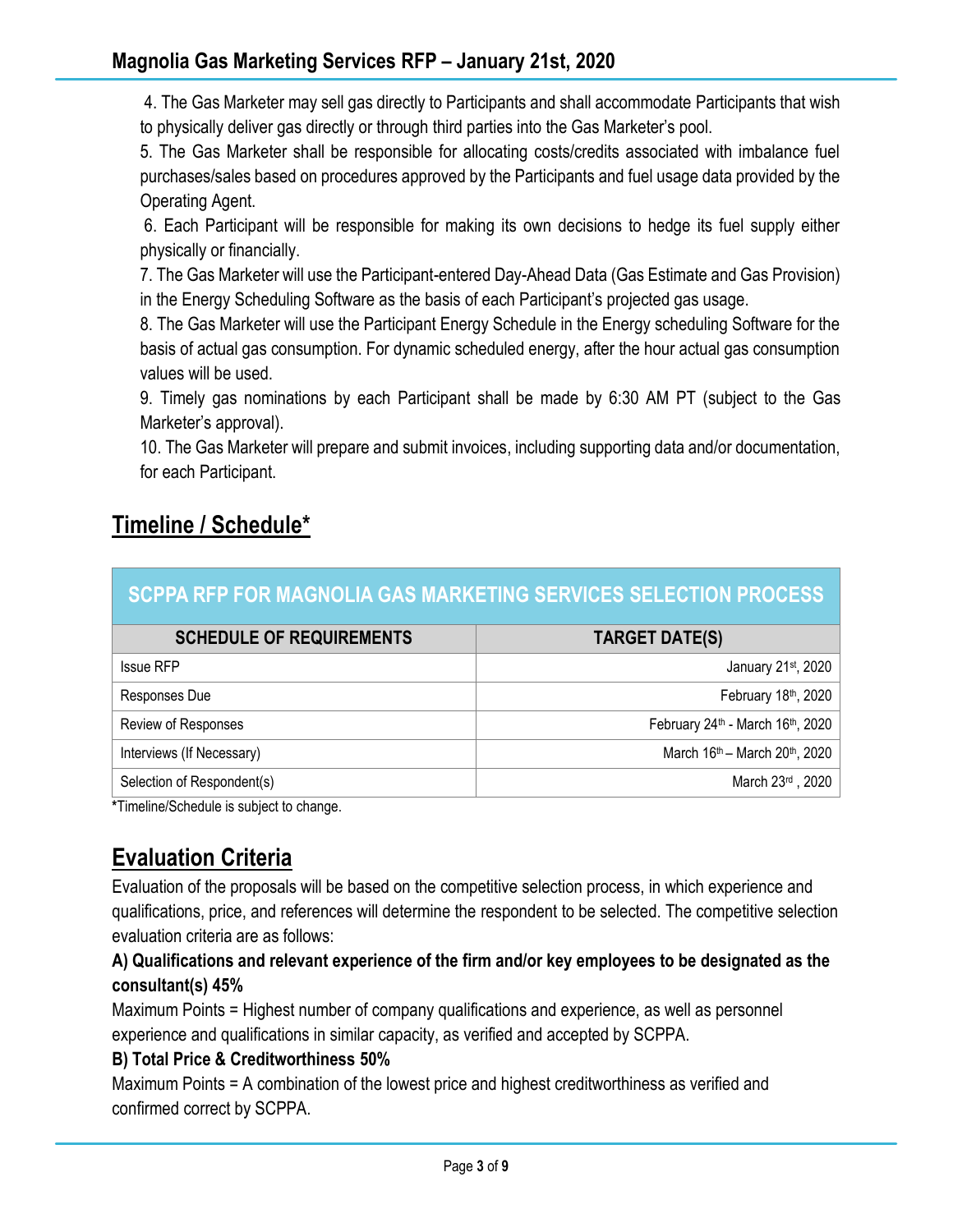#### **C) References from last 5 years 5%**

Maximum Points = Highest number of positive references for similar contracts for gas marketing services, as verified and accepted by SCPPA.

## **III. PROPOSAL SUBMISSION REQUIRED ELEMENTS**

#### **1. TRANSMITTAL LETTER CONTENT:**

- **A.** A brief statement of the Respondent's understanding of the work to be done and commitment to perform the work as scheduled, including:
	- **I.** statement of work specifications; and
	- **II.** reference to any proposed contractual terms and conditions required by the Respondent; and
	- **III.** a summary of exceptions taken to the RFP requirements; and
	- **IV.** any and all expectations from SCPPA including, but not limited to: requirements definitions, strategy refinement, and staffing requirements to support the proposed project or program implementation.
- **B.** An officer authorized to bind must sign the proposal on behalf of the Respondent and must include the following declarations on the transmittal letter:

"This proposal is genuine, and not sham or collusive, nor made in the interest or in behalf of any person not herein named; the Respondent has not directly or indirectly induced or solicited any other Respondent to put in a sham bid, or any other person, firm or corporation to refrain from submitting a proposal; and the Respondent has not in any manner sought by collusion to secure for themselves an advantage over any other Respondent."

#### **2. RESPONDENT INFORMATION**:

Provide legal name of Company or Individual, physical street address, the name(s) and title(s) of the individual(s) authorized to represent the Respondent, including telephone number(s) and email address(es).

### **3. PROPOSAL:**

Proposals must include the following:

- A description of the products and services you are offering and your price, terms and conditions. In making your offer please indicate the name of the appropriate index for SoCal Citygate, the publication you are offering, and the premium/discount against that index in \$ per MMBtu.
- A description of your company's business, your experience in the marketing of natural gas and related services, your credit rating and any references you wish to name.
- A description of how your firm intends to cover or liquidate daily and monthly fuel imbalances (the difference between confirmed deliveries and metered usage), LDC penalties, and reconcile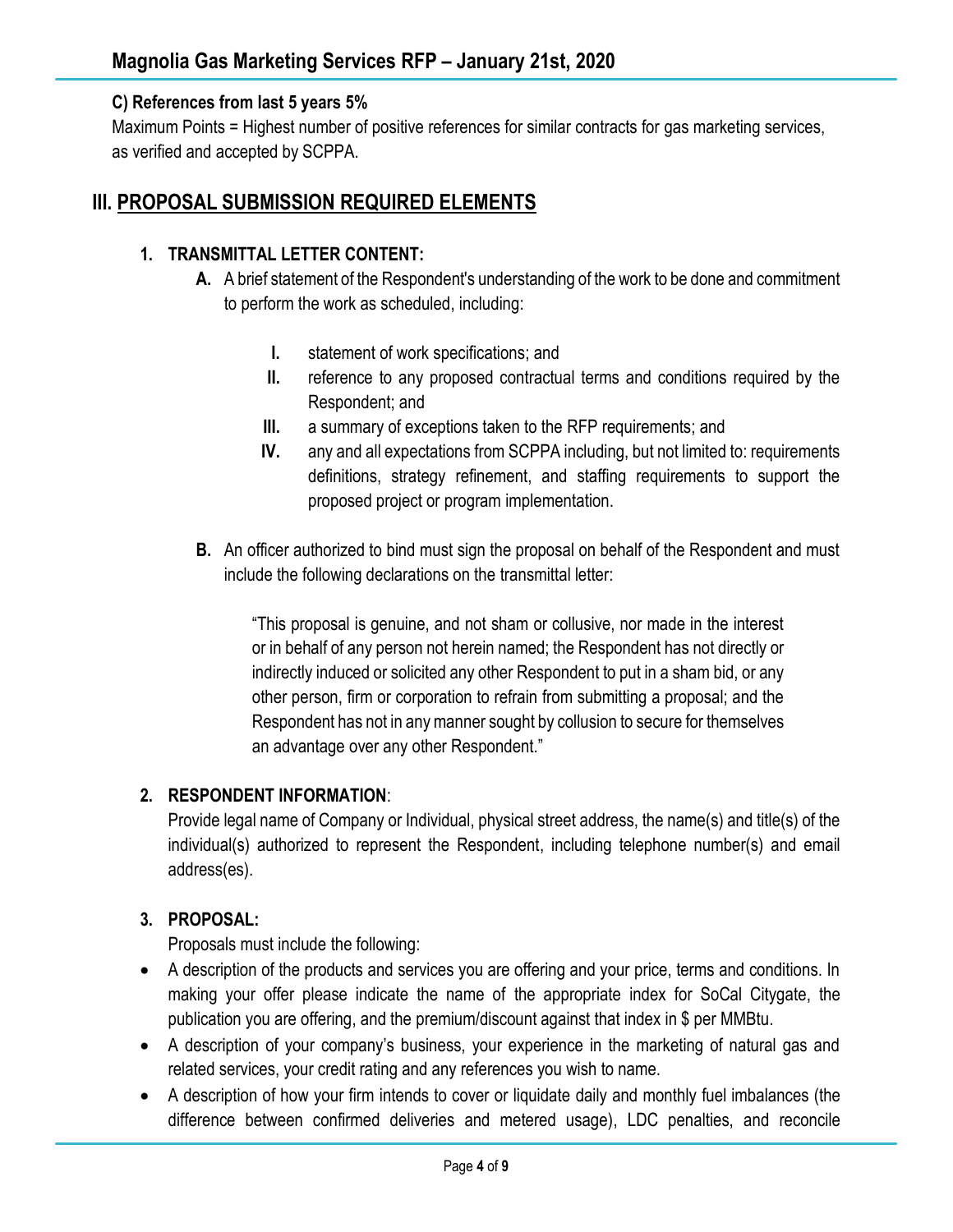imbalance penalties imposed by the Utility (Southern California Gas Company). In general, SCPPA anticipates receiving credit for gas provided by Participant(s), or other third parties, and settling imbalances based on a daily index. Other alternatives are welcome.

- A description of the size of your balancing pool (MMBtu) and your ability to supply the necessary gas volumes, along with a description of your firm's ability to avoid incurring OFO penalties.
- Please also indicate how the proposal meets (or does not meet) each of the objectives of this RFP, and a detailed description addressing all of the Areas of Interest. Respondents may also include additional services, products, tasks, task elements and/or functions that may not be part of or included in the RFP but are deemed by the Respondent to be pertinent and potentially valuable to SCPPA or its Members. SCPPA will have full discretionary authority to consider, accept and/or reject without cause such supplemental information that is not directly requested, included in or made part of the RFP.

## **4. FEES:**

Pricing estimates in all Proposals should be made based on the requirements defined in this RFP. Please include all necessary details of specific examples or estimates of the fees, labor rates and service charges. Describe how the fees, rates or charges will be determined and if the standard term of the agreement will impact pricing. Respondents shall also be prepared to provide a breakdown of the applicable overheads and fringe benefit costs that are part of any labor rates and other direct costs associated with the services to be performed.

### **5. EXPERIENCE:**

Respondent shall clearly identify project participants and management team, including:

- **A.** Describe your firm's experience as may be applicable to this RFP, your organizational structure, management qualifications, and other contract related qualifications, including number of years firm has been in business.
- **B.** Specify key employees and describe their qualifications, experience and duties related to this RFP, including the office location(s) where work will be performed, in addition to the physical street address referenced above.
- **C.** Provide a commitment statement for the retention and use of key employees as proposed, their availability to initiate and sustain the proposal, as well as planned supplemental employees if key personnel are not available to assure project delivery.
- **D.** State whether Respondent will use subcontractors to perform services pursuant to the contract. Should the use of subcontractors be offered, the Respondent shall provide the same assurances of competence for the subcontractor, plus the demonstrated ability to manage and supervise the subcontracted work. Subcontractors shall not be allowed to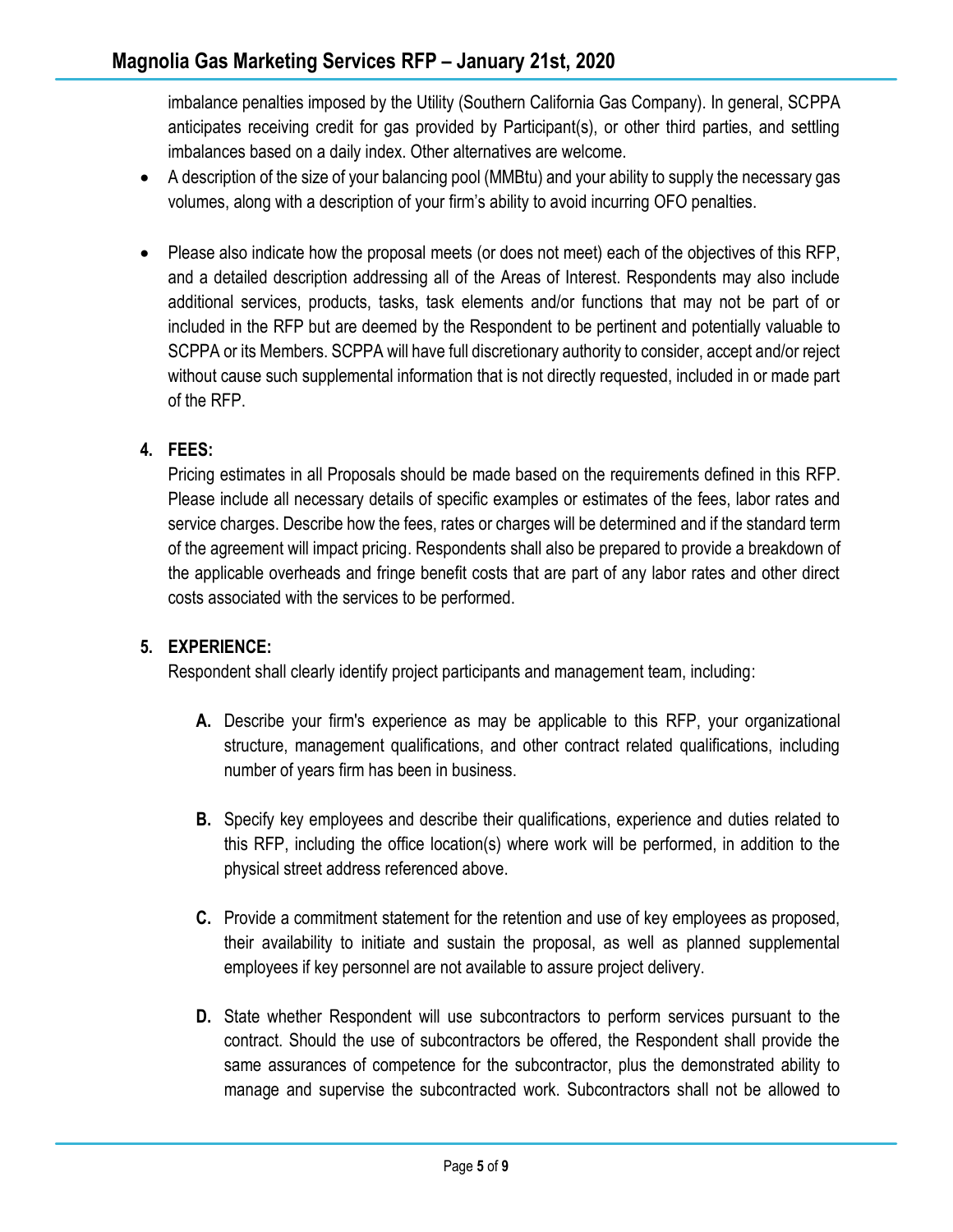further subcontract with others for work. The provisions of any contract resulting from this RFP shall apply to all subcontractors in the same manner as to the Respondent.

**E.** Respondent shall indicate any and all pending litigation that could affect the viability of Respondent's proposal, continuance of existing contracts, operation or financial stability.

### **6. REFERENCES:**

- **A.** Describe whether the Respondent has, within the last five (5) years, rendered any service to SCPPA or to any of SCPPA's Members, either as a contractor or subcontractor, either under the current Respondent's name or any other name or organization. If so, please provide details (status as prime or subcontractor, brief description of the contract, contract start and end date, the contract administrator name, and total actual contract expenditures).
- **B.** If the Respondent has not rendered any service within the last five (5) years to SCPPA or to any of SCPPA's Members, then please provide references over that period with the details described above including the counterparty for which services were provided.
- **C.** Identify existing related or relevant projects or programs which Respondent developed and/or operates that would demonstrate Respondent's capabilities in this area.
- **D.** Describe relevant program development and implementation experience, approach, and provide a list of references for similar projects completed.

# **IV.PROPOSAL SUBMISSION DELIVERY REQUIREMENTS**

There will not be an initial Respondent's conference associated with this RFP. The deadline to submit clarification questions on this RFP will be **08:00AM (PDT) – February 3rd, 2020**. All questions should be submitted electronically via email to [projects@scppa.org](mailto:Projects@scppa.org?subject=Magnolia%20Gas%20Marketing%20Services%20RFP) referencing **Magnolia Gas Marketing Services RFP** in the subject line. Answers to questions that SCPPA, at its sole determination and discretion, deems to be substantive or that would place the inquisitor at a distinct and unfair advantage to other potential Respondents will be posted on SCPPA's website alongside the solicitation at [http://scppa.org/page/RFPs-](http://scppa.org/page/RFPs-ResourceProject)[ResourceProject](http://scppa.org/page/RFPs-ResourceProject) as soon as a practicable after the date received, but no later than **February 10th, 2020.** It is the responsibility of potential Respondents to review this website for any and all postings.

### **One (1) electronic copy of your complete proposal should be e-mailed to** [projects@scppa.org](mailto:projects@scppa.org?subject=Gas%20Marketing%20Services%20RFP) **no later than February 18 th, 2020 at 8:00AM.**

Additionally, one (1) hard copy of your proposal, including a transmittal letter of authentic offer, and any supporting documentation may be, but is not required to be, submitted with the electronic copy of your submittal, by no later than the time and date referenced above, to:

Southern California Public Power Authority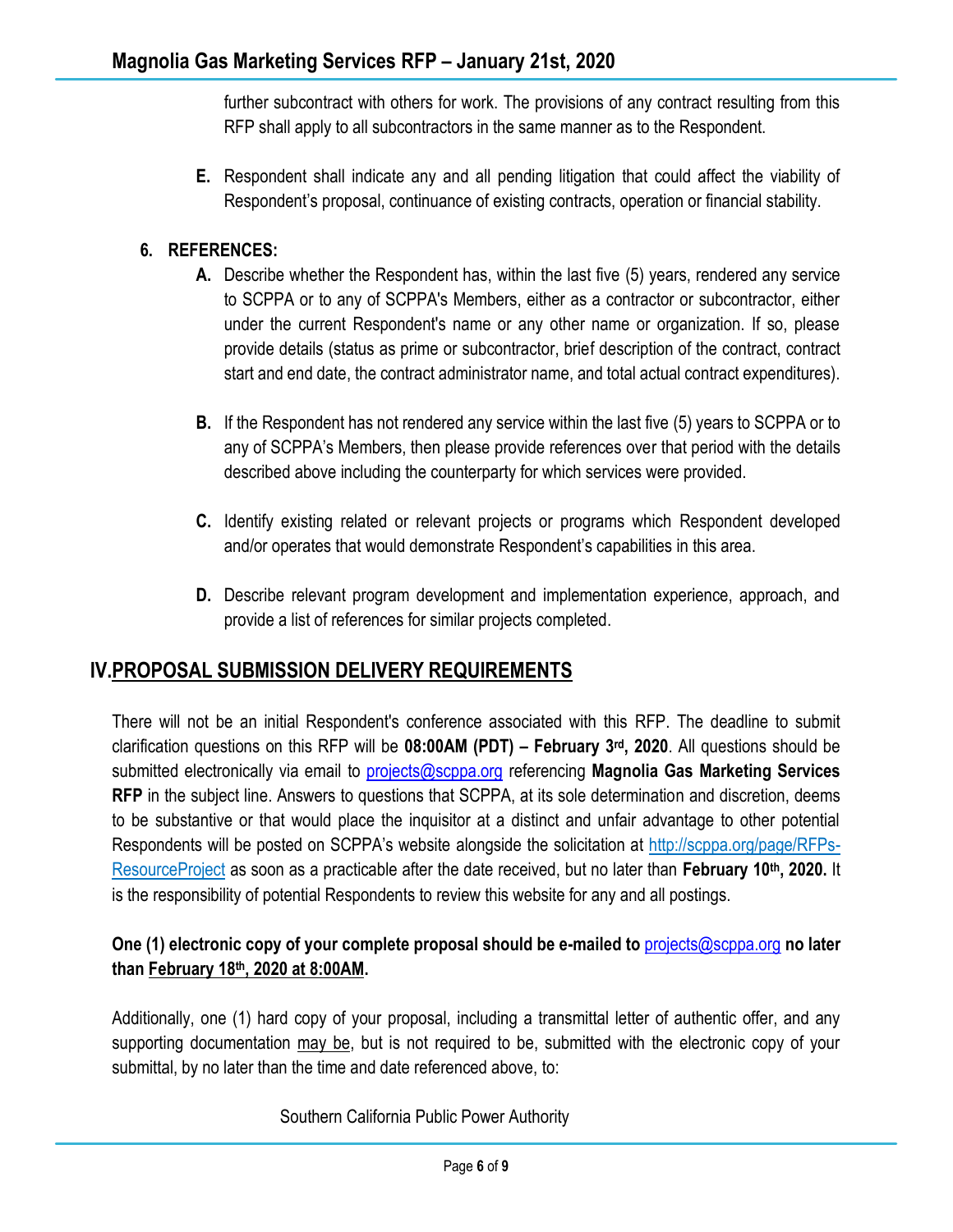Magnolia Gas Marketing Services RFP Attention: Nicole Solano 1160 Nicole Court Glendora, California 91740

No contact should be made with the Board of Directors, committees or working group representatives, or SCPPA Members concerning this RFP.

All information received by SCPPA in response to this RFP is subject to the California Public Records Act and may be subject to the California Brown Act and all submissions may be subject to review in the event of an audit.

# **V.TERMS AND CONDITIONS**

- **1.** SCPPA reserves the right to cancel this RFP at any time, reject any and all proposals and to waive irregularities.
- **2.** SCPPA shall determine at its sole discretion the value of any and/or all proposals including price and non-price attributes.
- **3.** Proposals may be sub-divided or combined with other proposals, at SCPPA's sole discretion.
- **4.** SCPPA shall perform an initial screening evaluation to identify and eliminate any proposals that are, for example, not responsive to the RFP, do not meet the minimum requirements set forth in the RFP, are not economically competitive with other proposals, or are submitted by Respondents that lack appropriate creditworthiness, sufficient financial resources, or qualifications to provide dependable and reliable services for this RFP.
- **5.** SCPPA reserves the right to submit follow up questions or inquiries to request clarification of information submitted and to request additional information from any one or more of the Respondents.
- **6.** SCPPA reserves the right, without qualification and in its sole discretion, to accept or reject any or all proposals for any reason without explanation to the Respondent, or to make any award to that Respondent, who, in the opinion of SCPPA, will provide the most value to SCPPA and its Members.
- **7.** SCPPA may decline to enter into any potential engagement agreement or contract with any Respondent, terminate negotiations with any Respondent, or to abandon the request for proposal process in its entirety.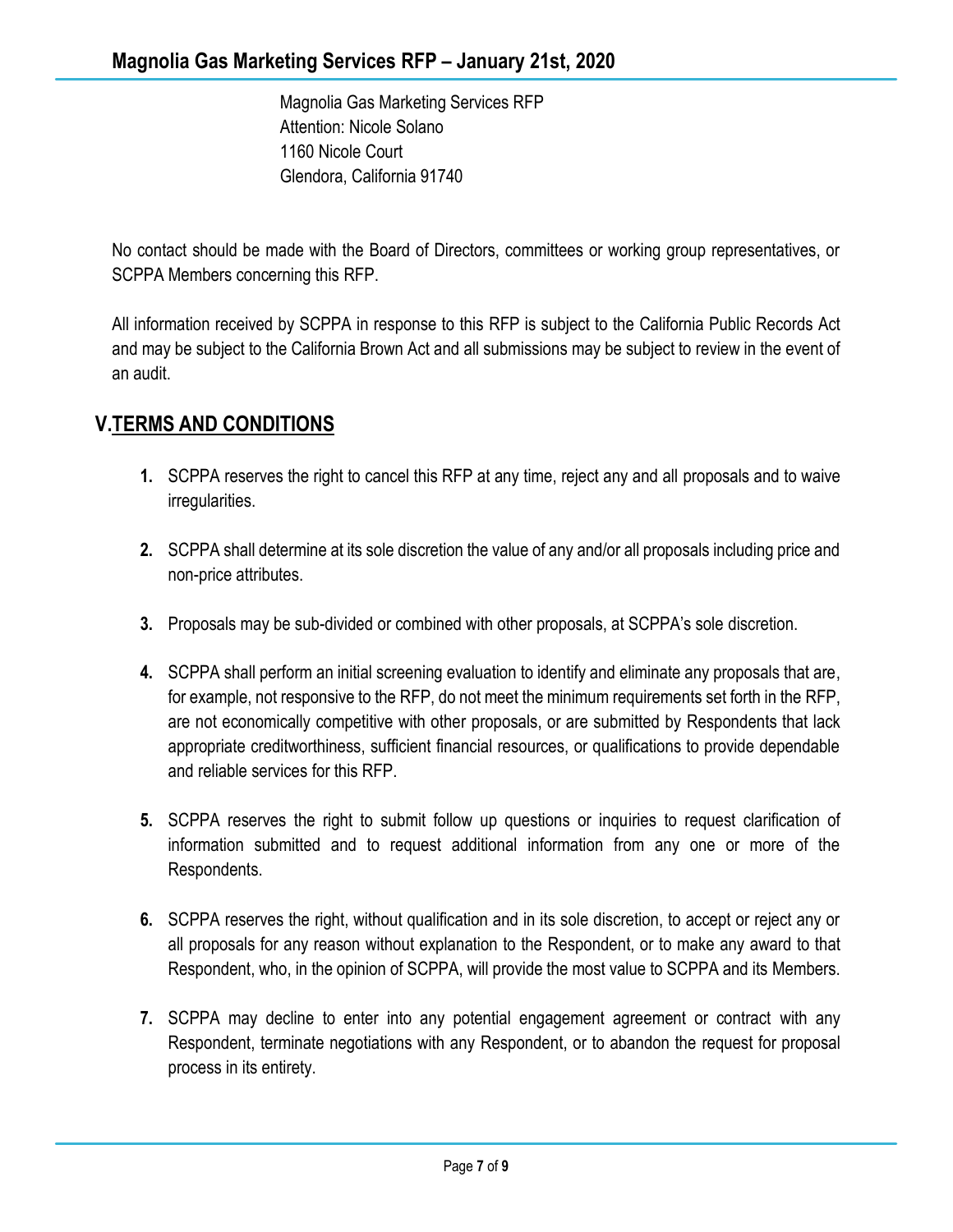- **8.** SCPPA reserves the right to make an award, at its sole discretion, irrespective of price or technical ability, if SCPPA determines that to do so would result in the greatest value to SCPPA and its Members.
- **9.** Those Respondents who submit proposals agree to do so without legal recourse against SCPPA, its Members, their directors, officers, employees and agents for rejection of their proposal(s) or for failure to execute or act on their proposal for any reason.
- **10.** SCPPA shall not be liable to any Respondent or party in law or equity for any reason whatsoever for any acts or omissions arising out of or in connection with this RFP.
- **11.** SCPPA shall not be liable for any costs incurred by any Respondents in preparing any information for submission in connection with this RFP process or any and all costs resulting from responding to this RFP. Any and all such costs whatsoever shall remain the sole responsibility of the Respondent.
- **12.** SCPPA may require certain performance assurances from Respondents prior to entering into negotiations for work that may result from this RFP. Such assurances may potentially include a requirement that Respondents provide some form of performance security.
- **13.** Prior to contract award, the successful Respondent shall supply a detailed breakdown of the applicable overheads and fringe benefit costs that are part of the labor rates and other direct costs associated with the services to be performed.
- **14.** SCPPA Members, either collectively or individually may contact Respondents to discuss or enter into negotiations regarding a proposal. SCPPA is not responsible or liable for individual Members interactions with the Respondent which are not entirely conducted through SCPPA or at SCPPA's option or election to engage the Respondent as defined within the RFP.
- **15.** Submission of a Proposal constitutes acknowledgement that the Respondent has read and agrees to be bound by the terms and specifications of this RFP and any addenda subsequently issued by SCPPA.
- **16.** Information in this RFP is accurate to the best of SCPPA's and its Members' knowledge but is not guaranteed to be correct. Respondents are expected to complete all of their due diligence activities prior to entering into any final contract negotiations with SCPPA.
- **17.** SCPPA reserves the right to reject any Proposal for any reason without cause. SCPPA reserves the right to enter into relationships with more than one Respondent, can choose not to proceed with any Respondent with respect to one or more categories of services, and can choose to suspend this RFP or to issue a new RFP that would supersede and replace this RFP.

# **VI.ADDITIONAL REQUIREMENTS FOR PROPOSAL**